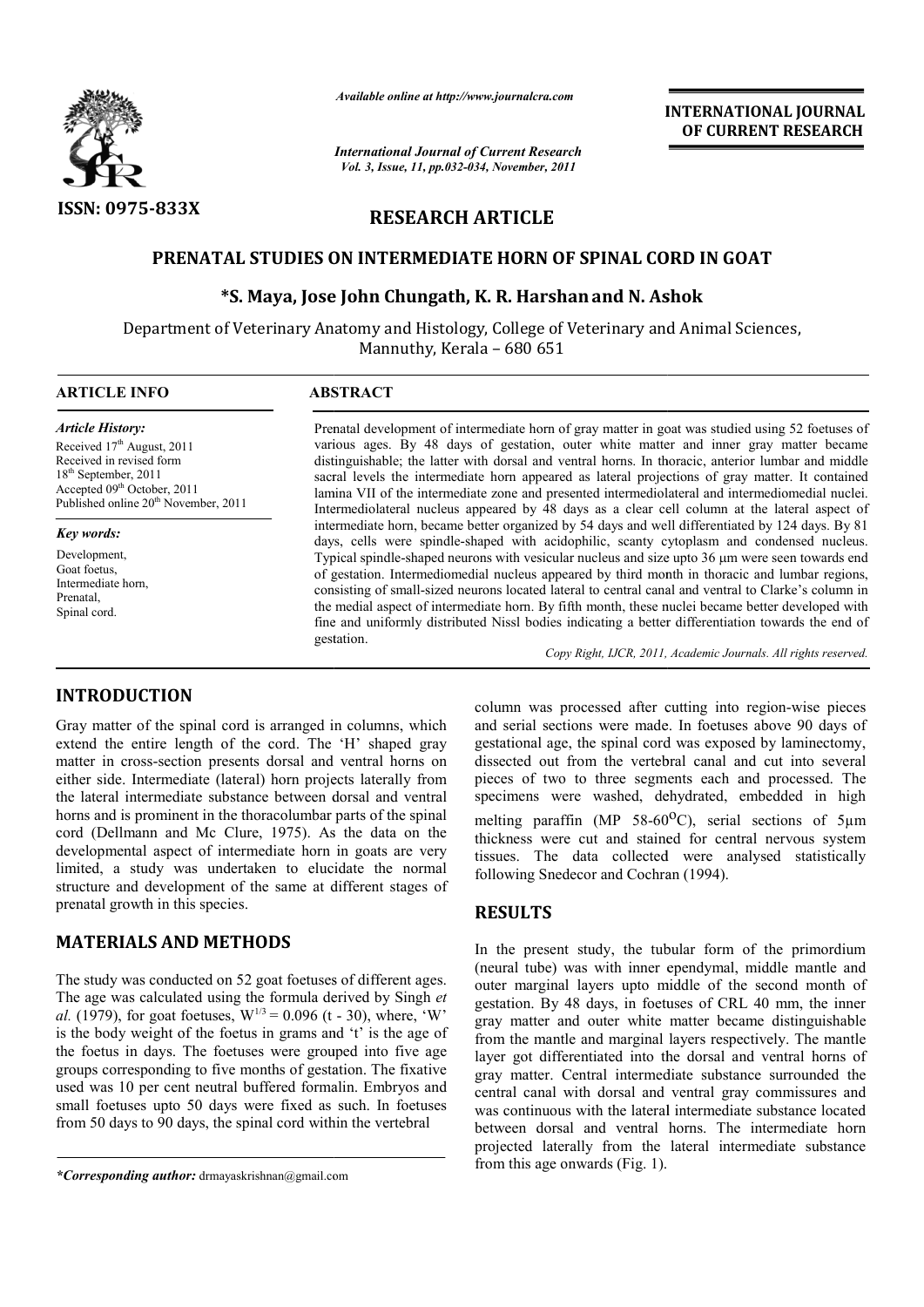

**Fig.1 C.S. of thoracic region of spinal cord (48 days) H&E x 100** 1. Ventral median fissure2. Ventral commissure 3. Central canal 4. Gray matter5. White matter 6. Intermediate Horn 7. Clarke's column 8. Ventral horn



**Fig. 2 C.S. of fourth lumbar segment at 102 days. H&E x 100** 1. Intermediolateral nucleus with encircling fibres (arrows)



**Fig. 3 Cells of intermediolateral nucleus at second lumbar segment (142 days) showing spindle shape and uniform distribution of Nissl bodies. H & E x 400**



**Fig. 4 Intermediate zone of gray matter at tenth thoracic segment (142 days). H&E x 100.** 1.Intermediolateral nucleus 2. Intermediomedial nucleus 3.Processes extending between the two nuclei

The intermediate horn extended from C8 or T1 to L2 segments. It was also seen at the middle sacral region. This horn contained intermediolateral and intermediomedial nuclei, which belonged to the lamina VII of the spinal cord gray matter. By the middle of second month, the intermediolateral nucleus appeared as a clear cell column in the lateral aspect of the intermediate horn. This nucleus was better organized towards the end of second month by 54 days. It became surrounded by fibres in the fourth month (Fig. 2). The neurons in this nucleus were not as differentiated as those of the ventral horn upto fourth month, but became prominent towards the end of gestation. By 62 days, the cells had approximately 5.4  $\mu$ m size with indistinguishable cell boundaries. Towards the end of third month, by 81 days, this nucleus was better differentiated, and measured  $75 \mu m$  size with spindle-shaped cells of  $7.6$  to  $11.4 \mu m$  in size with acidophilic and scanty cytoplasm and condensed nucleus.

The intermediolateral nucleus became well developed in the beginning of fifth month by 124 days. Towards the end of this month, the nucleus presented a size of  $87.5$  to  $125 \mu m$  in width. Typically spindle-shaped neurons (Fig. 3) with vesicular nucleus,  $36 \mu m$  length and  $7.2 \mu m$  width could be seen. The processes extended from these neurons at the intermediolateral nucleus towards the neurons of intermediomedial nuclei (Fig. 4).The intermediomedial nucleus appeared for the first time towards the end of third month in the thoracic and lumbar regions, consisting of smallsized neurons located lateral to central canal and ventral to Clarke's column. Towards the end of fifth month, the intermediomedial nucleus was better developed (Fig. 4) and had an average size of 275  $\mu$ m in anterior and middle thoracic region. But this nucleus was small with a size of 50 µm at caudal thoracic and anterior lumbar segments. Towards the fifth month, this nucleus was small at  $T1$  and had  $87.5 \mu m$  size with neurons of  $14.4 \mu m$  width and  $25.2 \mu m$  length with an average nuclear size of 10.8  $\mu$ m. The neurons in the intermediate horn were always smaller than those of the ventral horn. The latter measured upto 75µm towards the end of gestation. The Nissl bodies were finer and uniformly distributed in the neurons of intermediomedial and intermediolateral nuclei.

### **DISCUSSION**

By 48 days, the central intermediate substance surrounded the central canal with dorsal and ventral gray commissures and was continuous with the lateral intermediate substance. The intermediate horn projected laterally from the lateral intermediate substance in accordance with the reports of Rao (1970) in buffalo calf and Zargar *et al.* (1975) in albino rat, who found the presence of substantia intermedia lateralis and centralis in the intermediate gray matter. The intermediate horn extended from C8 or T1 to L2 segments and was also seen at the middle sacral region in this study. The location of this horn agreed with the reports by Jenkins (1978) in mammals, who identified the intermediate horn as the nucleus of origin for the general visceral efferent neurons of the autonomic nervous system. Intermediate horn presented intermediolateral and intermediomedial nuclei in accordance with the findings of Papez (1967), who described the cells of the intermediate horn as contributing preganglionic fibres, which pass through the white rami communicans and